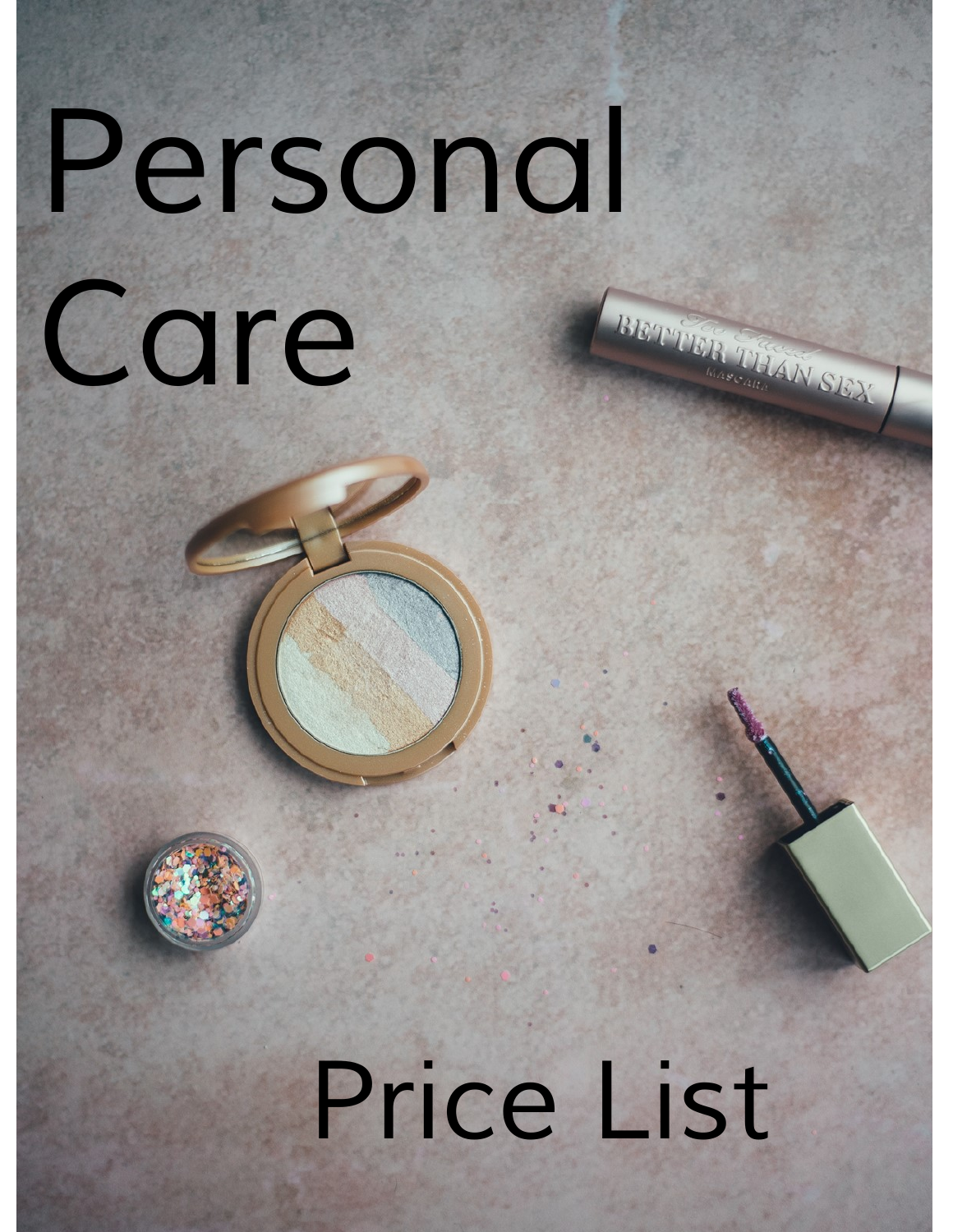## *Company Name Product Price List*

*Address City, State, ZIP Phone, Contact*

## *Lipstick Generic product category*

| Code   | Name                | Description                                                                                                                                                                         | Price |
|--------|---------------------|-------------------------------------------------------------------------------------------------------------------------------------------------------------------------------------|-------|
| 876441 | Cinderella          | A new lineup of long-<br>lasting lipsticks, featuring<br>an innovative, new<br>formula that delivers<br>instant color vibrancy and<br>conditions lips for a<br>hydrated feel.       | \$45  |
| 876442 | <b>Dolce Vita</b>   | An ultra-pigmented, satin-<br>finish lipstick that<br>provides all-day color and<br>up to 24 hours of<br>hydration while<br>smoothing<br>lips.                                      | \$45  |
| 876435 | <b>Fatal Beauty</b> | An ultra-slim lipstick with<br>a long-wearing, petal-soft<br>matte finish, created in a<br>rainbow of weightless,<br>color-intense shades<br>designed to flatter all skin<br>tones. | \$45  |
| 876438 | <b>Juicy Fruit</b>  | A silky, long-lasting lip<br>stain that keeps lips<br>covered with bold color<br>from AM to PM-no need<br>to reapply or touch up<br>throughout the day.                             | \$45  |

### *Questions? Call 1-888-PHONE*

*Thank you for your business.*